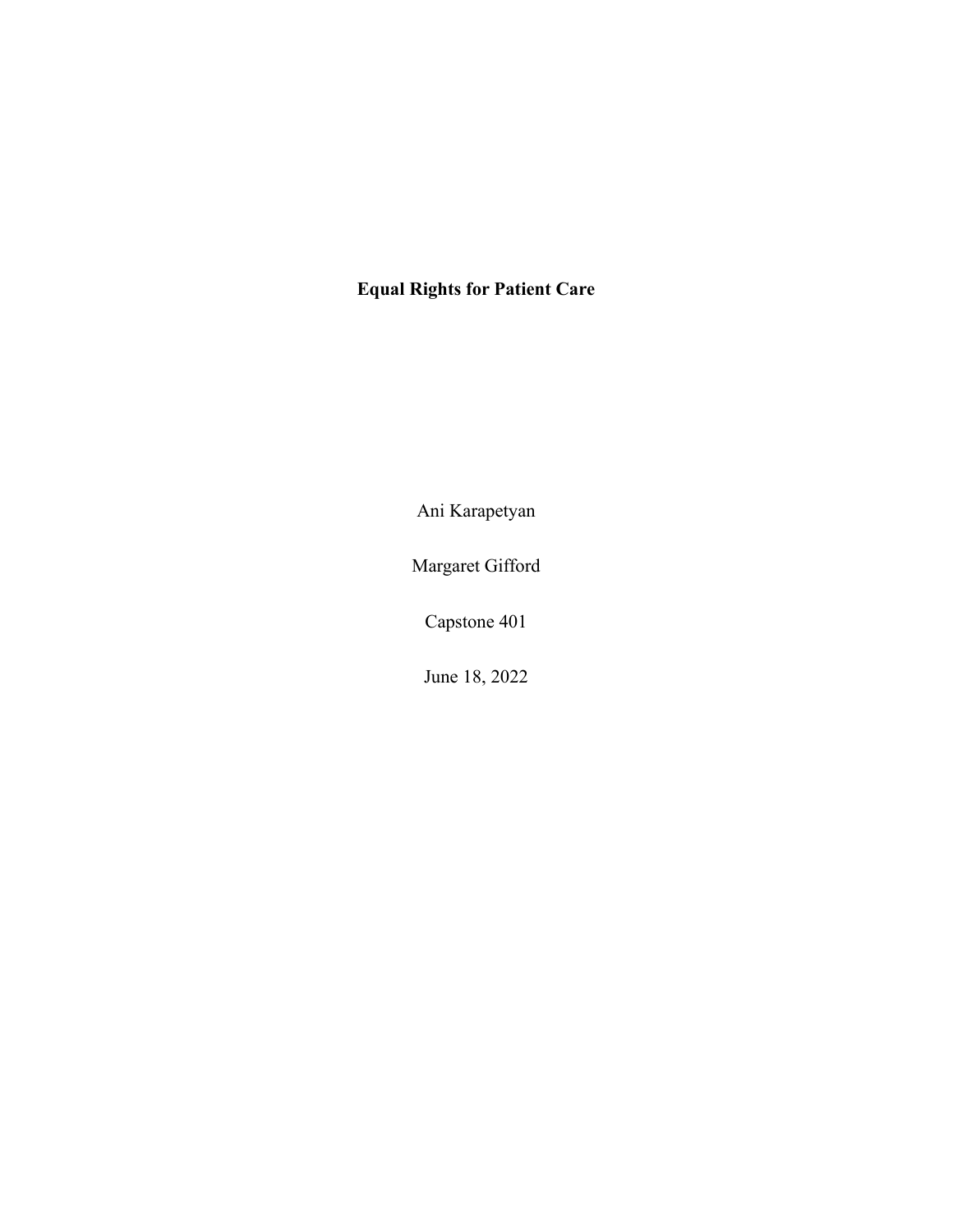## **Equal Rights for Patient Care**

The purpose of this research is to focus on equal rights for patient care and the effects it has on patient's health outcomes. Studies have shown that patients from minority groups and the needy like the homeless are often denied healthcare services on the basis of their financial capability. Sometimes some nurses and even other healthcare workers are forced to help some of these needy people access healthcare services since every life is important and should be regarded as such. There are several studies that show that equal rights for patient care do not apply to everyone (Nisker et al., 2020) These studies have proven that money is the determining factor in most healthcare facilities which often discriminate against most needy people like the homeless.

Equal rights for patient care have a long way to be effectively implemented. This has negatively affected the health of the vulnerable and the patients from minority groups. Majority of them have resulted in self-medication which is often catastrophic. Some of these patients fear walking to the emergency sections as they are afraid of not receiving treatment despite having critical ailments. About 70% of the population is from the black and Hispanic ethnicities. One of the rare times is when a nurse feels sorry for the patients like a homeless individual and decides to give them oral medication to ease their pain which is a temporary solution (Kollert & Fisher, 2020).

Cases of patients being turned away on the basis of their financial capability will be examined in this paper. Additionally ways of how equal rights to patient care can be improved will also be focused. Studies will be conducted to show the positive outcomes that can be achieved if everyone had equal access to healthcare (Stone & Leyland, 2020). Another study will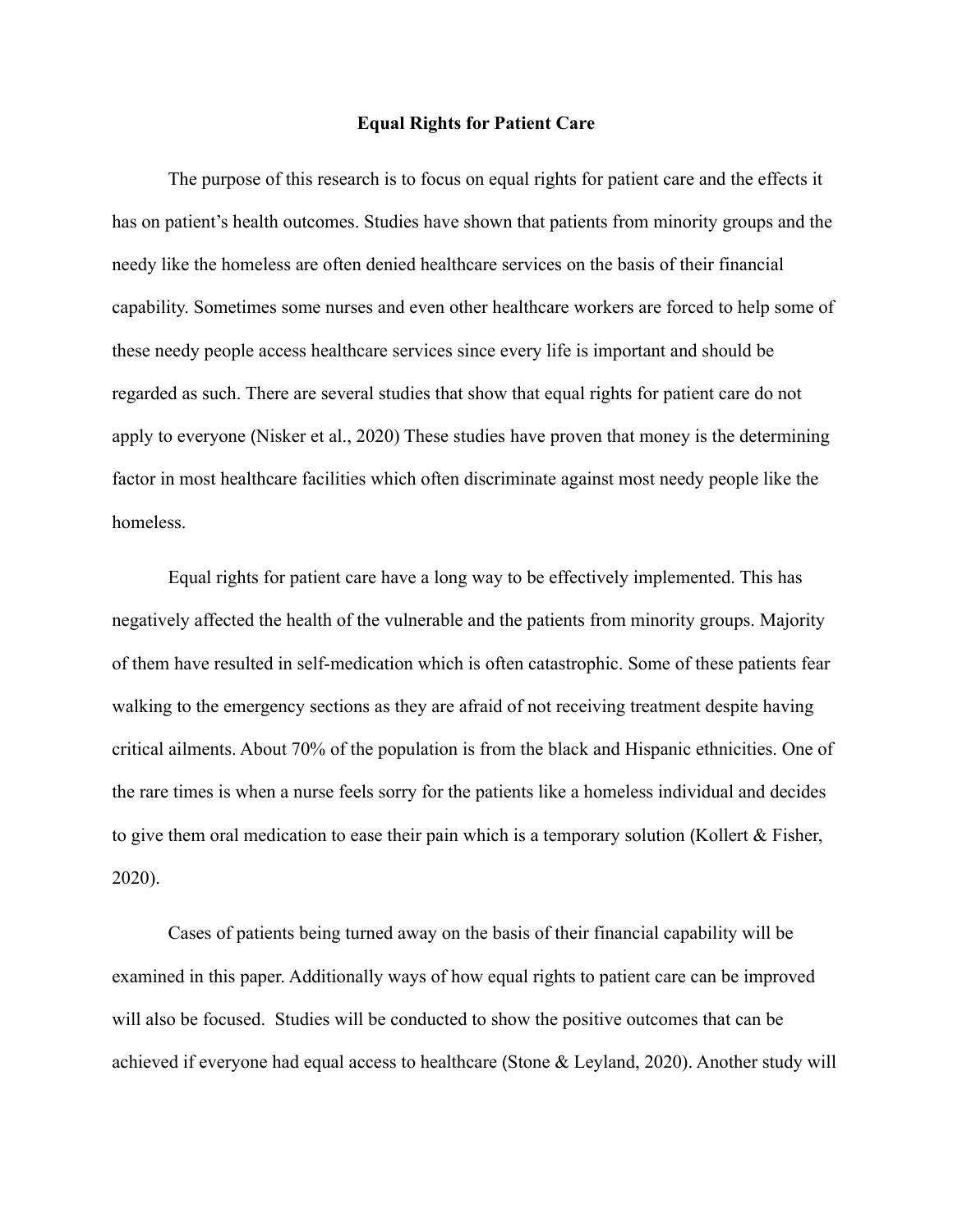be conducted to show how minorities and the needy in society are affected by lack of access to healthcare services in most communities.